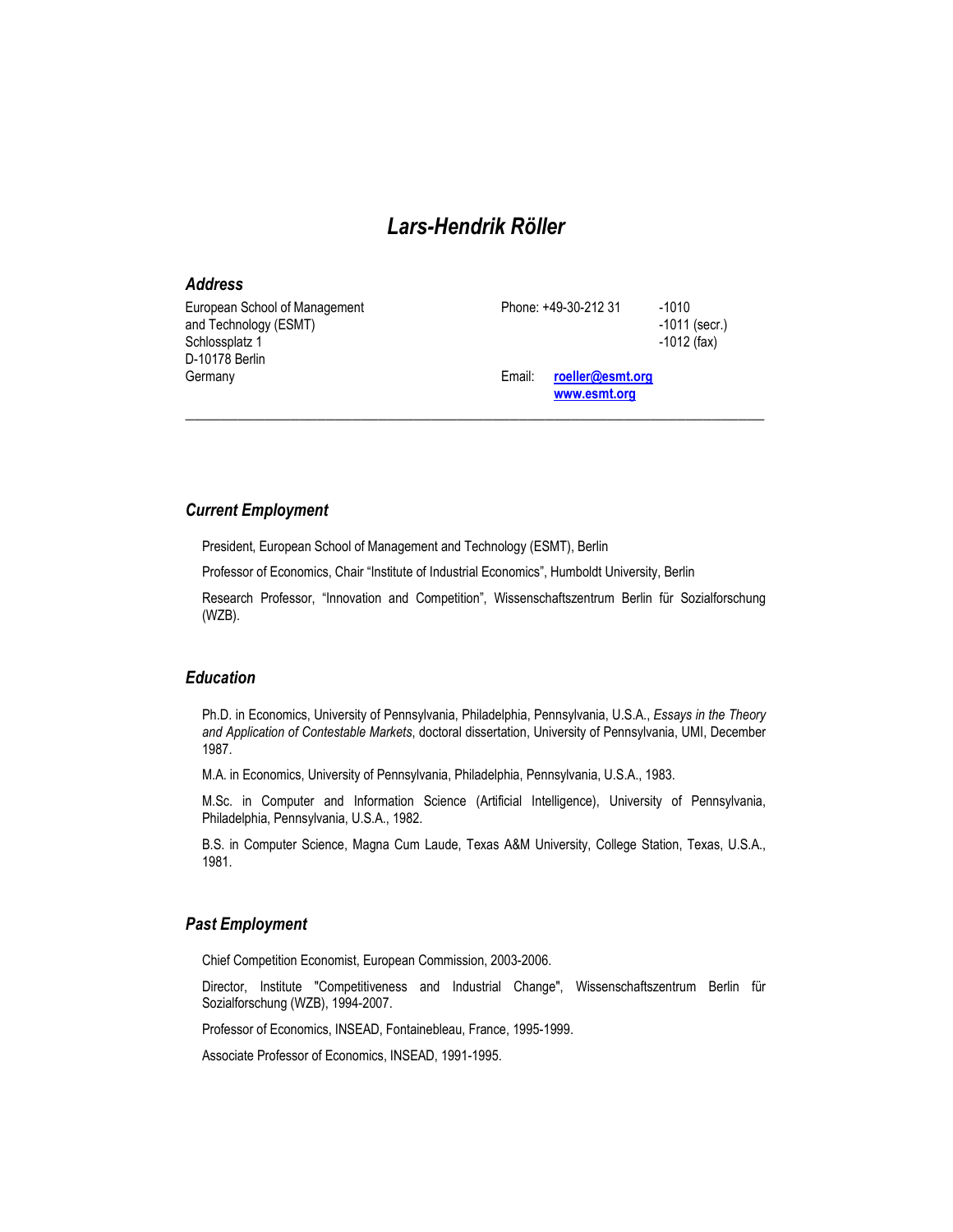Assistant Professor of Economics, INSEAD, 1987-1991.

Professor of Economics, Norwegian School of Economics and Business Administration (NHH), 2003.

Visiting Scholar, Graduate School of Business, Stanford University, 1993.

Visiting Scholar, Department of Economics and C.V. Starr Center for Applied Economics, New York University, 1992.

Visiting Professor, Department of Applied Economics, Universitat Autonoma de Barcelona, 1989.

Lecturer, Department of Economics, University of Pennsylvania, 1986.

Research Assistant, Institute for Law and Economics, University of Pennsylvania, 1986-1987.

Research Assistant, Department of Economics, University of Pennsylvania, 1983-1986.

#### Affiliations and Memberships

President, E.A.R.I.E., The European Association for Research in Industrial Economics, 2005-

Member of the Board (Kuratorium), DIW, Berlin, 2006-

Non-Resident Senior Fellow, BRUEGEL ("Brussels European and Global Economic Laboratory"), 2006-

Research Fellow, Centre for Economic Policy Research (CEPR), London, 1992-

Member, Scientific Committee of the INSEAD Foundation, 1999-

Member, Advisory Board, Centre for Competition Policy (CCP), University of East Anglia, Norwich, U.K., 2004-

Member, Conselho Consultativo, Universidade Nova de Lisboa, Portugal, 2005-

Member, Alexander von Humboldt Foundation, Scientific Council for Transatlantic Cooperation (TransCoop), 2003-

Programme Director, Industrial Organization, Centre for Economic Policy Research (CEPR), London, 1996-2003.

Member, Scientific Council, BRUEGEL ("Brussels European and Global Economic Laboratory"), 2005- 2006.

Member, German-French Council of Economic Advisers, 2003-2006.

Vice-Chairman, Advisory Board (Wissenschaftlicher Beirat) of the DIW, Berlin, 2002-2006.

Member, Executive Board (Erweiterter Vorstand) of the German Economic Association (Vereins für Socialpolitik), 2001-2003.

Member, Executive Board, E.A.R.I.E., The European Association for Research in Industrial Economics, 1999-2004.

Research Fellow, Forschungsinstitut zur Zukunft der Arbeit (IZA), Bonn, 1999-2006

Member, Vereins für Socialpolitik, Industrieökonomischer Ausschuss.

Participant, NBER Summer Institute on Productivity and R&D, Cambridge, Mass., 1989-1992.

Member, American Economic Association.

Member, European Economic Association.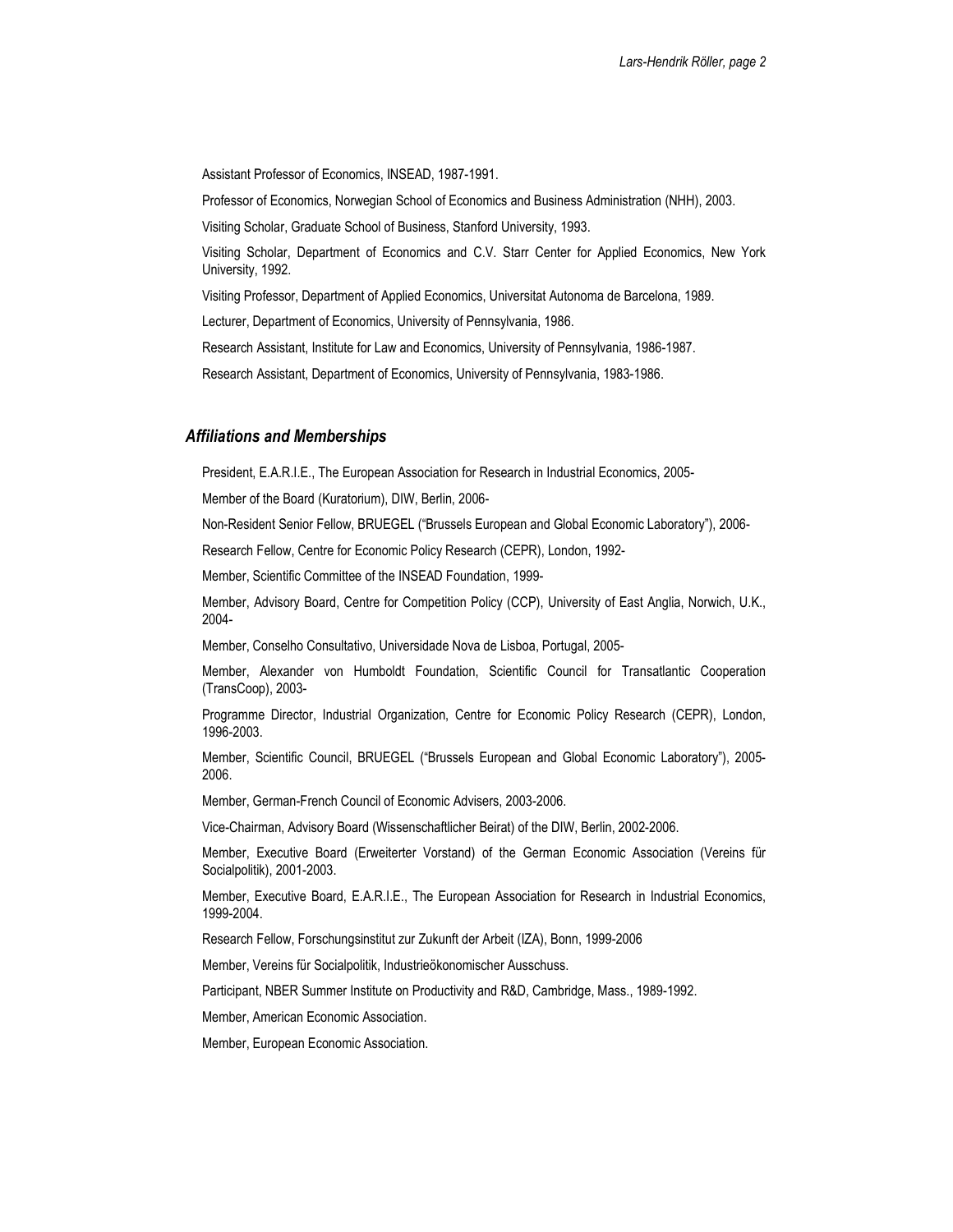## Honors and Awards

Fellow of the European Economic Association, since 2004.

Gossen Award 2002, given by the Verein für Socialpolitik (German Economic Association) to honor an economist from the German language area whose work has gained international reputation.

Best Teacher Award, INSEAD 1998.

Upsilon Pi Epsilon - Honor Society in the Computing Sciences, 1981.

Dean's Honor Award for Outstanding Academic Achievement, 1980 and 1981.

Distinguished Student Award, 1980.

#### Editorial Service

Advisory Board, Journal of Competition Law and Economics, since 2004 Editor, Journal of German and European Competition Law, (Wettbewerb und Wirtschaft), since 2007 Associate Editor, Journal of Productivity Analysis, since 2003 Editor, International Journal of Industrial Organization, 1999-2004. Editorial Board, Journal of Industrial Economics, 1999-2004. Associate Editor, Journal of Industrial Economics, 1997-1999. Associate Editor, International Journal of Industrial Organization, 1993-1999. Editor, Managerial and Decision Economics,1993-1998. Panel Member, Economic Policy, 1996-1997. Steering Committee, Monitoring European Deregulation, 1998-1999.

#### Major Research Grants

BMBF Project on "Internet and Value Chains", 2003-2007.

EU-RTN Project on "Competition Policy in International Markets" (scientist in charge), ECU 1.5 million, 2002-2006.

EU-RTN Project on "Product Markets, Financial Markets and the Pace of Innovation in Europe", ECU 1.5 million, 2000-2004.

EU-TMR Project on "The Evolution of Market Structure in Network Industries " (scientist in charge), ECU 1.5 million, 1998-2002.

SFB-Transregio "Governance und die Effizienz Ökonomischer System", Project on "Neue Märkte und Endogene Regulierung: Ein politökonomischer Ansatz", 2004-

DFG Project on "Die politische Ökonomie von Deregulierungsprozessen: Ein empirischer Ansatz", 2001- 2003.

DFG Project on " Deutsche Auslandsinvestitionen in Osteuropa: Theorie und Evidenz", 1998-2001.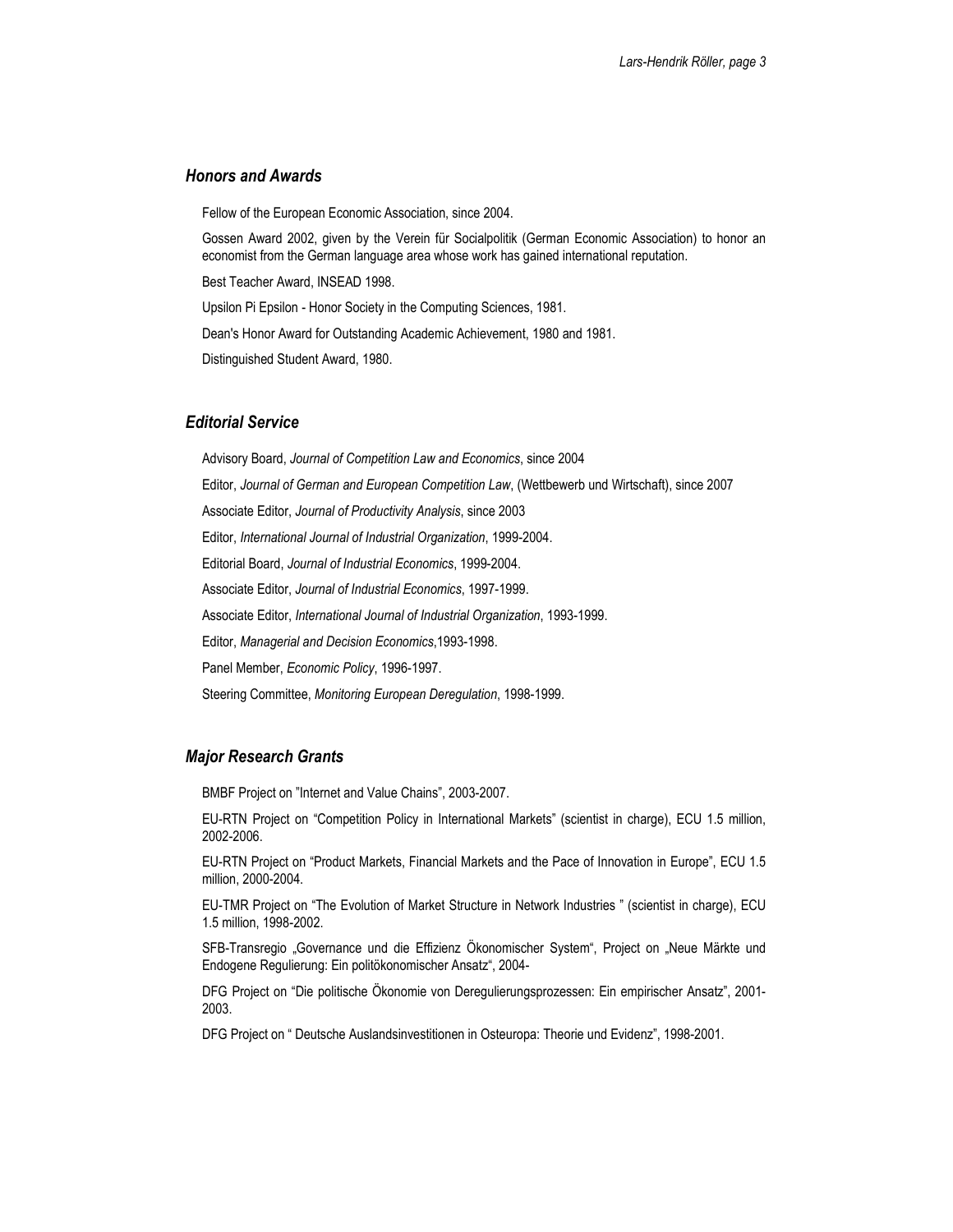DFG Project on "Die Auswirkung regionaler Infrastrukturunterschiede auf Produktivität und Marktstruktur: Theorie und Evidenz für Deutschland und Frankreich", 1998-2001.

DFG Project on "Tarifverhandlungen und Märkte", 1998-2001.

### Program Committees and Organization

E.A.R.I.E.- Conference, Program Committee (Chair) 2004. Verein für Socialpolitik, Program Committee (Chair), Jahrestagung, 2003. International Industrial Organization Society (IIOS) Conference, (co-chair of Program Committee) Boston, 2003. E.A.R.I.E.- Conference, Program Committee, 1996, 1997, 1998, 1999, 2000, 2002, 2004. European Economic Association, Program Committee, 1995, 1999.

Verein für Socialpolitik, Program Committee, Jahrestagung, 1998, 1999, 2002.

Convenor, GAAC Summer Institute on "Institutions and Growth", Center for Advanced Study in the Behavioral Sciences, Stanford University, July 1999.

### Ph.D. Supervision

Luis Almeida Costa, On the Deployment of Innovations that Enhance Vertical Product Differentiation, INSEAD, 1994.

Alexander Schrader, Vertical Integration in the Market for North Sea Oil, European University Institute, 1995.

Dorothea Kuebler, Three Essays on Adverse Selection and Labor Contracts, Humboldt Univeristy, 1997.

Andrew Lewis, Essays on Imperfect Competition and Firm Heterogeneity, European University Institute, 1998.

Anja Schwerk, Dynamik von Unternehmenskooperationen, Humboldt University, 1998.

Dieter Köster, Wettbewerb in Netzprodukten, Humboldt University, 1998.

Stefan Profit, Job Search, Regional Mobility and Job-Matching: An Empirical Investigation of Regional Labor markets in the Czech Republic and Britain, Humboldt University, 1999.

Christoph Schenk, Cooperation between Competitors – Subcontracting and the Influence of Information, Production and Capacity on Market Structure and Competition, Humboldt University, 1999.

Uwe Dulleck, Essays on Bounded Rationality and Expert Services, Humboldt University, 1999.

Jos Jansen, Essays on Incentives in Regulation and Innovation, Tilburg University, 2000.

Ralph Siebert (main thesis advisor), Innovation, Research Joint Ventures, and Multiproduct Competition, Humboldt University, 2000.

Talat Mahmood, Hazard Rates, Market Structure, and Geography: The Dynamic Post-Entry Performance of New Business Start-Ups, Technische Univesität Berlin, 2000.

Hans W. Friederiszick, Wettbewerb und Firmenkooperation, Freie Univesität Berlin, 2000.

Hans Mewis (main thesis advisor), Essays on Herd behavior and Strategic Delegation, Humboldt University, 2000.

Stephan Tokar, European University Institute, 2001.

Andreas Stephan (main thesis advisor), Essays on the Contribution of Public Infrastructure to Private Production and its Political Economy, Humboldt University, 2001.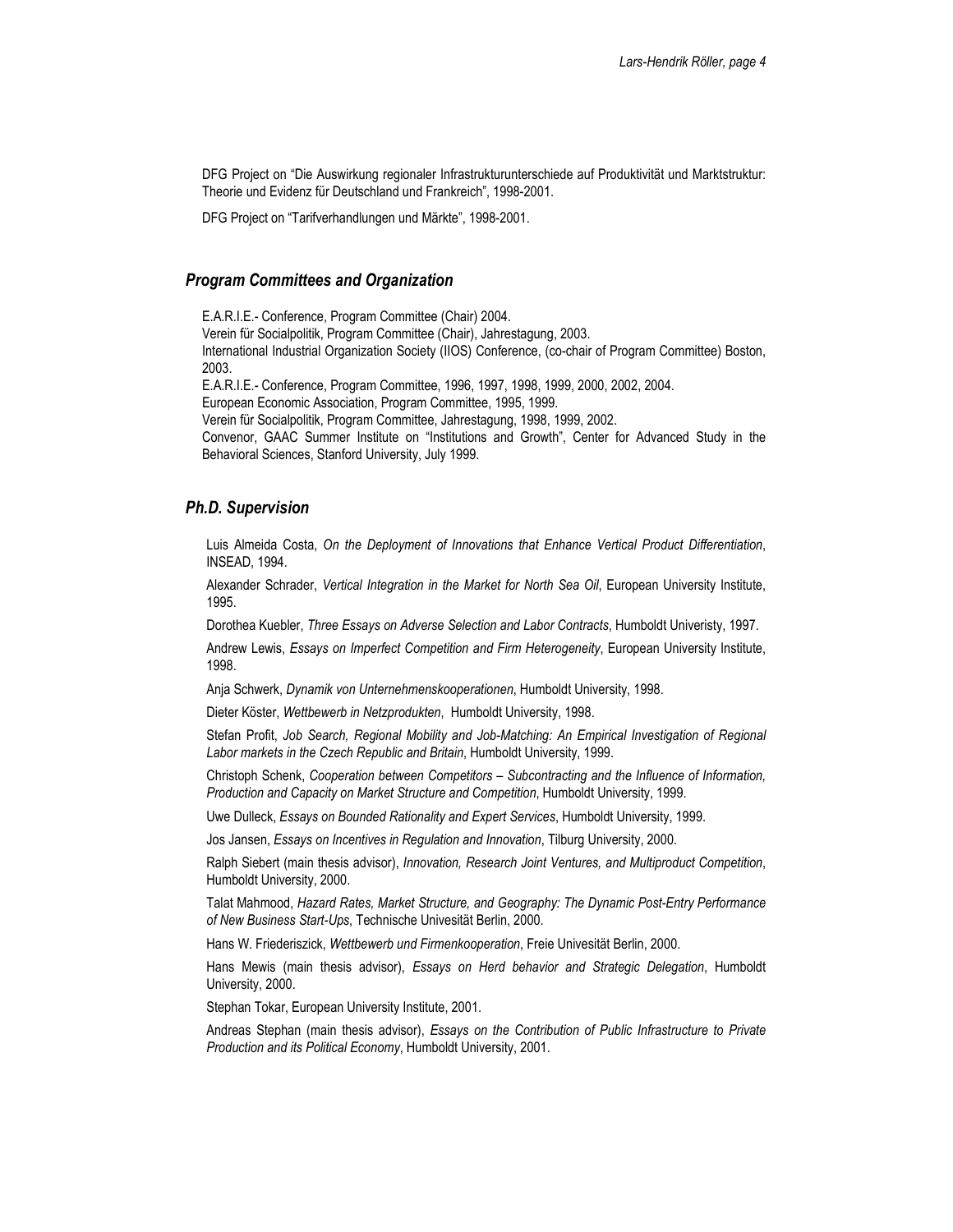Christine Zulehner (main thesis advisor), Essays in Empirical Industrial Organization, Humboldt University, 2001.

Steffen Brenner, Four Essays on Differentiated Products, Consumers and Firms, Humboldt University, 2002.

Rainer Nitsche (main thesis advisor), Competition Policy in Multimarket Industries, Humboldt University, 2002.

Tomaso Duso (main thesis advisor), The Political Economy of the Regulatory Process: An Empirical Approach, Humboldt University, 2002.

Goncalo Pacheco-de-Almeida, Time Compression Diseconomies and Strategic Investment Decisions, INSEAD, 2002.

Qi Su, Internationl Trade, Market Risk, and Multinational Corporations, Humboldt University, 2003.

Astrid Jung (main thesis advisor), Essays in Empirical Industrial Economics, Humboldt University, 2003.

Grajek, Mihkal (main thesis advisor), Network Effects, Compatibility, and Adoption of Standards: Essays in Empirical Industrial Economics, Humboldt University, 2004.

#### Referee

American Economic Review, RAND Journal of Economics, Journal of Economic Theory, Review of Economic Studies, Economic Journal, European Economic Review, Southern Economic Journal, Review of Economics and Statistics, Journal of Industrial Economics, International Journal of Industrial Organization, Journal of Development Economics, Journal of Productivity Analysis, Managerial and Decision Economics, Research Policy, Journal of Economics and Management Strategy, Australian Journal of Management, Regional Science and Urban Economics, Scandinavian Journal of Economics, Zeitschrift für Betriebswirtschaft, Zeitschrift für Wirtschafts- und Sozialwissenschaften, German Economic Review.

## Journal Publications

"Why Firms form (or don't form ) RJVs" (with Mihkel Tombak and Ralph Siebert), Economic Journal, forthcoming.

"The Political Economy of European Merger Control: Evidence using Stock Market Data" (with Tomaso Duso and Damien Neven), Journal of Law and Economics, forthcoming.

"A Political Economy Model of Infrastructure Allocation: An Empirical Assessment", (with Olivier Cadot and Andreas Stephan), Journal of Public Economics, vol. 90, no. 6/7, pp. 1133-1153, 2006.

"Endogenous Costs and Price-Cost Margins", (with Damien J. Neven and Zhentang Zhang), Journal of Industrial Economics, Vol. LIV (September), 351-368, 2006.

"On the Workings of a Cartell: Evidence from the Norwegian Cement Industry" (with Frode Steen), American Economic Review, Vol. 96 (1), 321-338, 2006.

 "Consumer Surplus vs. Welfare Standard in a Political Economy Model of Merger Control", (with Damien J. Neven), International Journal of Industrial Organization, Vol. 23 (December), 829-848, 2005.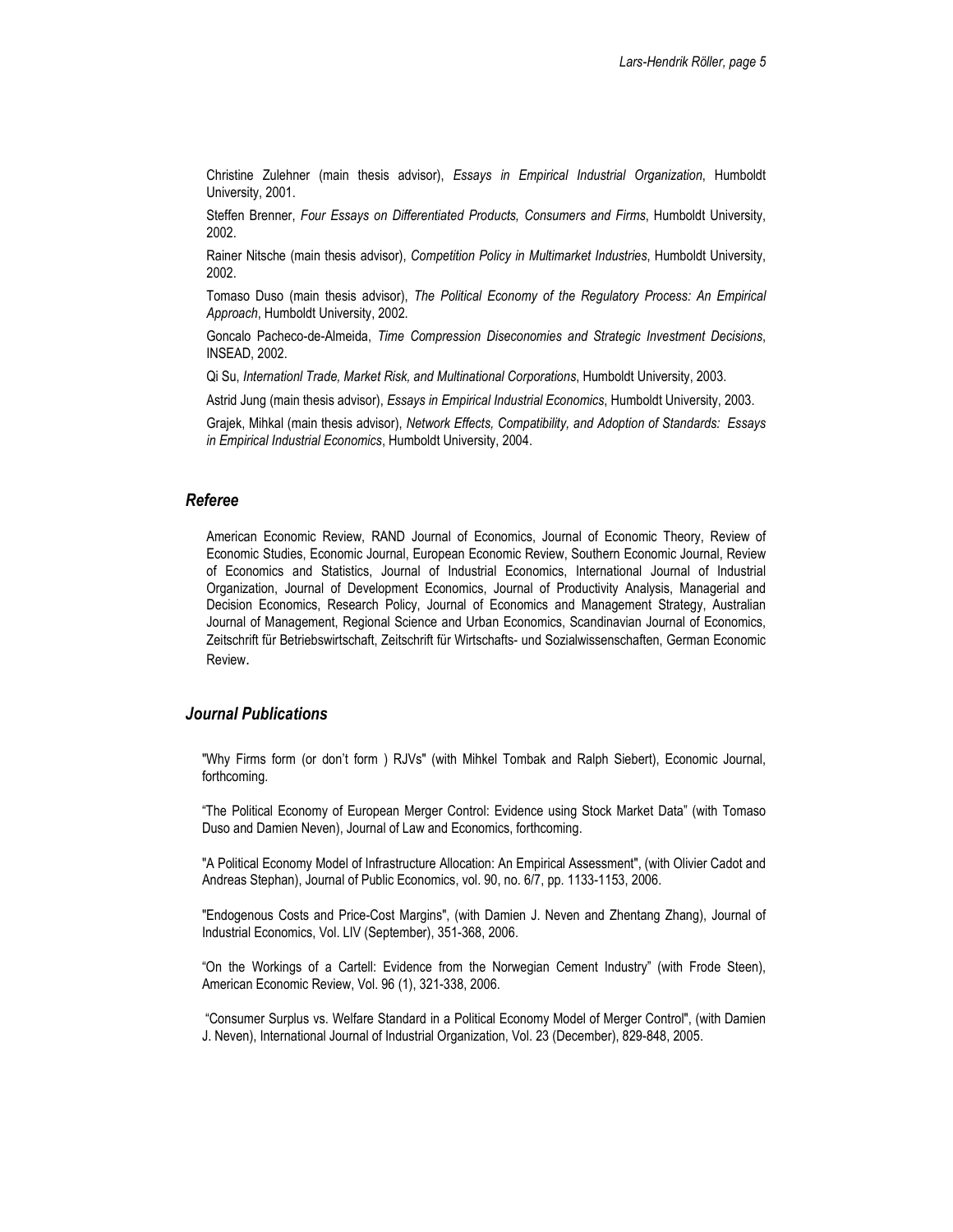"Bundling of Social and Private Goods and the Soft Budget Constraint" (with Zhentang Zhang), Journal of Comparative Economics, 33, 47-58,2005.

"Complementarity in Innovation Policy", (with Pierre Mohnen), European Economic Review, Vol. 49 (August), 1431-1450, 2005.

"Estimating Price-Cost Markups under Nonlinear Pricing Competition", (with Eugenio Miravete), Journal of the European Economic Association, Vol. 2, 526-535, 2004.

"On the Scope of Conflict in International Merger Control", (with Damien J. Neven), Journal of Industry, Competition and Trade, Vol. 3, No. 4, 235-249, 2003.

"Endogenous Deregulation: Evidence from OECD Countries", (with Tomaso Duso), Economic Letters, Vol. 81, No. 1, 67-71, October, 2003.

"Telecommunications Infrastructure and Economic Development: A Simultaneous Approach", (with Len Waverman), American Economic Review, December, 2001.

"The Allocation of Jurisdiction in International Antitrust", (with Damien J. Neven), European Economic Review, Vol. 44, 845-855, September 2000.

"Capacity and Product Market Competition: Measuring Market Power in a 'Puppy-Dog' Industry", (with Robin C. Sickles), International Journal of Industrial Organization, Vol. 18, No. 6, 2000.

"An Aggregate Structural Model of Competition in the European Banking Industry", (with Damien Neven), International Journal of Industrial Organization, Vol. 17, No. 7, 1999.

"The Relative Impact of Actual and Potential Rivalry on Firm Profitability in the Pharmaceutical Industry" (with Karel Cool and B. Leleux), Strategic Management Journal, 20, 1-14, 1999.

"Some Evidence on Customer 'Lock-In' in the French Mutual Funds Industry", (with Jean Dermine and Carole Bonanni), Applied Economic Letters, 5, 275-279, 1998.

"Collusive Conduct in Duopolies: Multimarket Contact and Cross-Ownership in the Mobile Telephone Industry" (with Philip Parker), RAND Journal of Economics, Volume 28, No. 2, 304-322, Summer 1997.

"On the Heterogeneity of Firms", (with Bernard Sinclaire-Désgagné), European Economic Review, 40, 531-539, 1996.

"Rent Sharing in the European Airline Industry", (with Damien J. Neven), European Economic Review, 40, 933-940, 1996.

"Airline Efficiency Differences between Europe and the U.S.: Implications for the Pace of EC Integration and Domestic Regulation", (with David Good and Robin C. Sickles), European Journal of Operations Research, 80, 508-518, 1995.

"On the Timing of Adoption of Multiproduct Technologies", (with Taekwon Kim and Mihkel M. Tombak), Naval Research Logistics, Vol. 38, 377-394, 1994.

"Preemptive Investment with Resalable Capacity", (with Murugappa Krishnan), RAND Journal of Economics, Vol. 24, No. 4, 479-502, Winter 1993.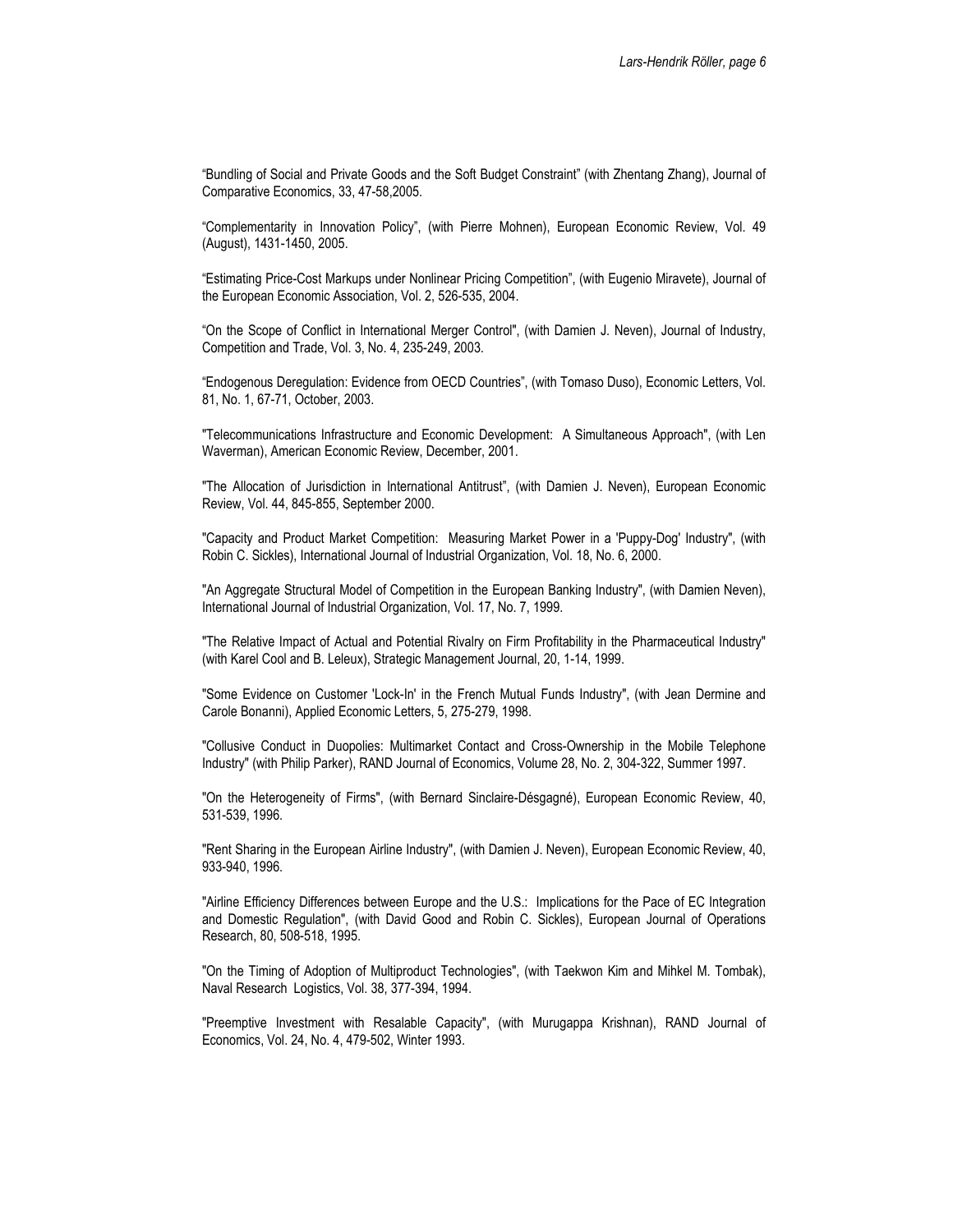"Competition and Investment in Flexible Technologies", (with Mihkel M. Tombak), Management Science, Vol. 39, No. 1, 107-115, January 1993.

"The European Satellite Industry: Prospects for Liberlization" (with Damien Neven and Len Waverman), Economic Policy , 17, October 1993.

"Efficiency and Productivity Growth Comparisons of European and U. S. Air Carriers: A First Look at the Data", (with David Good, Ishaq Nadiri, and Robin C. Sickles), Journal of Productivity Analysis, Vol 4, 115- 125, 1993.

"U.S. Airline Deregulation: Implications for European Transport" (with David Good and Robin C. Sickles), Economic Journal, 103, 1028-1041, July 1993.

"Trade Liberalization, Transportation, and the Environment", (with Landis Gabel), Energy Journal, Vol. 13, No 3, 185-206, 1992.

"Economies of Scale and Scope in French Mutual Funds", (with Jean Dermine), Journal of Financial Intermediation, 2, 83-93, 1992.

"Strategic Choice of Flexible Production Technologies and Welfare Implications: Addendum et Corrigendum," (with Taekwon Kim and Mihkel M. Tombak), Journal of Industrial Economics, Volume XL, No. 2, 233-235, June 1992.

"Strategic Aspects of Flexible Production Technologies: Theory and Evidence", (with Mihkel M. Tombak), International Journal of Production Economics, 23, 197-204, December 1991.

"European Integration and Trade Flows", (with Damien J. Neven), European Economic Review, Vol. 35, No. 6, 1295-1310, August 1991.

"Proper Quadratic Cost Functions with an Application to AT&T", Review of Economics and Statistics, Vol. 72, No. 2, 202-210, May 1990.

"Modeling Cost Structure: The Bell System Revisited," Applied Economics, Vol. 22, No.12, 1661-1674, September 1990.

"Regulatory Policies in Markets for Delicate Medical Procedures", (with Murugappa Krishnan), Economics Letters, Vol. 33, No.4, 375-383, August 1990.

"Strategic Choice of Flexible Production Technologies and Welfare Implications," (with Mihkel M. Tombak), Journal of Industrial Economics, Vol. 38, No. 4, 417-431, June 1990.

"Patenting by Manufacturing Firms in India: Its Production and Impact," (with Anil B. Deolalikar), Journal of Industrial Economics, Vol. 37, No. 3, 303-314, March 1989.

#### Books

Die Soziale Marktwirtschaft in der neuen Weltwirtschaft, Edition Sigma, Berlin, 2001.

The Political Economy of Industrial Policy: Does Europe have an Industrial Policy?, Edition Sigma, Berlin, 2000.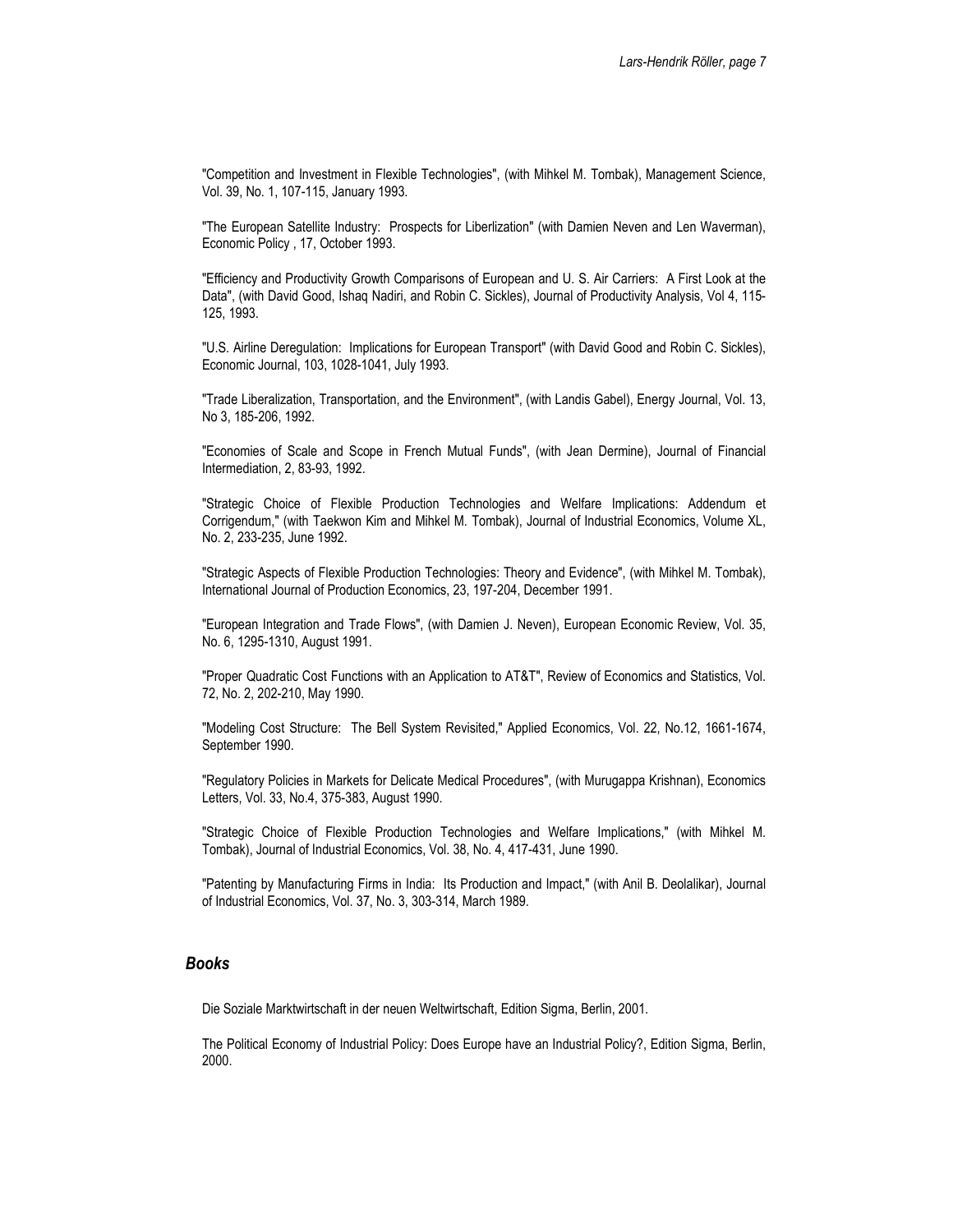Europas Nätverksindustrier: Telekommunikationer Avregleringen i Europa, SNS Förlag, ISBN 91-7150- 704-3, Stockholm, 1999.

The Corporate Structure of UK and German Manufacturing Firms: Changes in Response to the SEM, Anglo-German Foundation, ISBN 1 900834 13 8, London, 1999.

Europe's Network Industries: Conflicting Priorities, Monitoring European Deregulation 1, CEPR, London, 1998.

Situation und Perspektiven der deutschen Raumfahrtindustrie, Dunker & Humblot, Berlin, 1998.

## Chapters in Books

"Economic Analysis of Article 82", Kluwer Law International, forthcoming.

"Ökonomische Analyse in der EU Wettbewerbspolitik. Ein erstes Résumé", (with Hans W. Friederiszick), 13. Internationales Kartellrechtsforums, St. Gallen, Helbing & Lichtenhanh, Band 8, 2007.

"European State Aid Control: an economic framework", (with Hans W. Friederiszick and Vincent Verouden), in Advances in the Economics of Competition Law, Cambridge, Mass.: MIT Press, forthcoming.

"EC State Aid Control: an economic perspective", (with Hans W. Friederiszick and Vincent Verouden), in THE EU STATE AID REGIME, Cameron May Press, forthcoming.

"Ökonomische Analyse des Begriffs "significant impediment to effective competition", (with Andreas Strohm) in Münchner Kommentar, Beck (ed.), forthcoming.

"Efficiency Gains from Mergers", (with Johan Stennek and Frank Verboven), in European Merger Control: Do We Need an Efficiency Defense, Edward Elgar, 2006.

"Economic Analysis and Competition Policy Enforcement in Europe", in Modelling European Mergers: Theory, Competition and Case Studies, Edward Elgar, 2005.

"Der ökonomische Ansatz in der europäischen Wettbewerbspolitik", in Monopolkommission: Zukunftsperspektiven der Wettbewerbspolitik, Nomos Verlag (ed.), Colloquium anlässlich des 30-jährigen Bestehens der Monopolkommission, 2005.

"The Transatlantic Antitrust Dialogue", in Current Competition Law, The British Institut of International and Comparative Law, Vol III, 142-152, 2005.

"Ökonomische Analyse in der EU Wettbewerbspolitik", (with Hans W. Friederiszick), in Neueste Entwicklungen im europäischen und internationalen Kartellrecht, 11. Internationales Kartellrechtsforums, St. Gallen, Helbing & Lichtenhanh, Band 6, 2005.

"Efficiency and Productivity Growth Comparisons of European and U. S. Air Carriers: A First Look at the Data", (with David Good, Ishaq Nadiri, and Robin C. Sickles), in Recent Developments in Transport Economics, Kluwer Academic Publishers, 2003.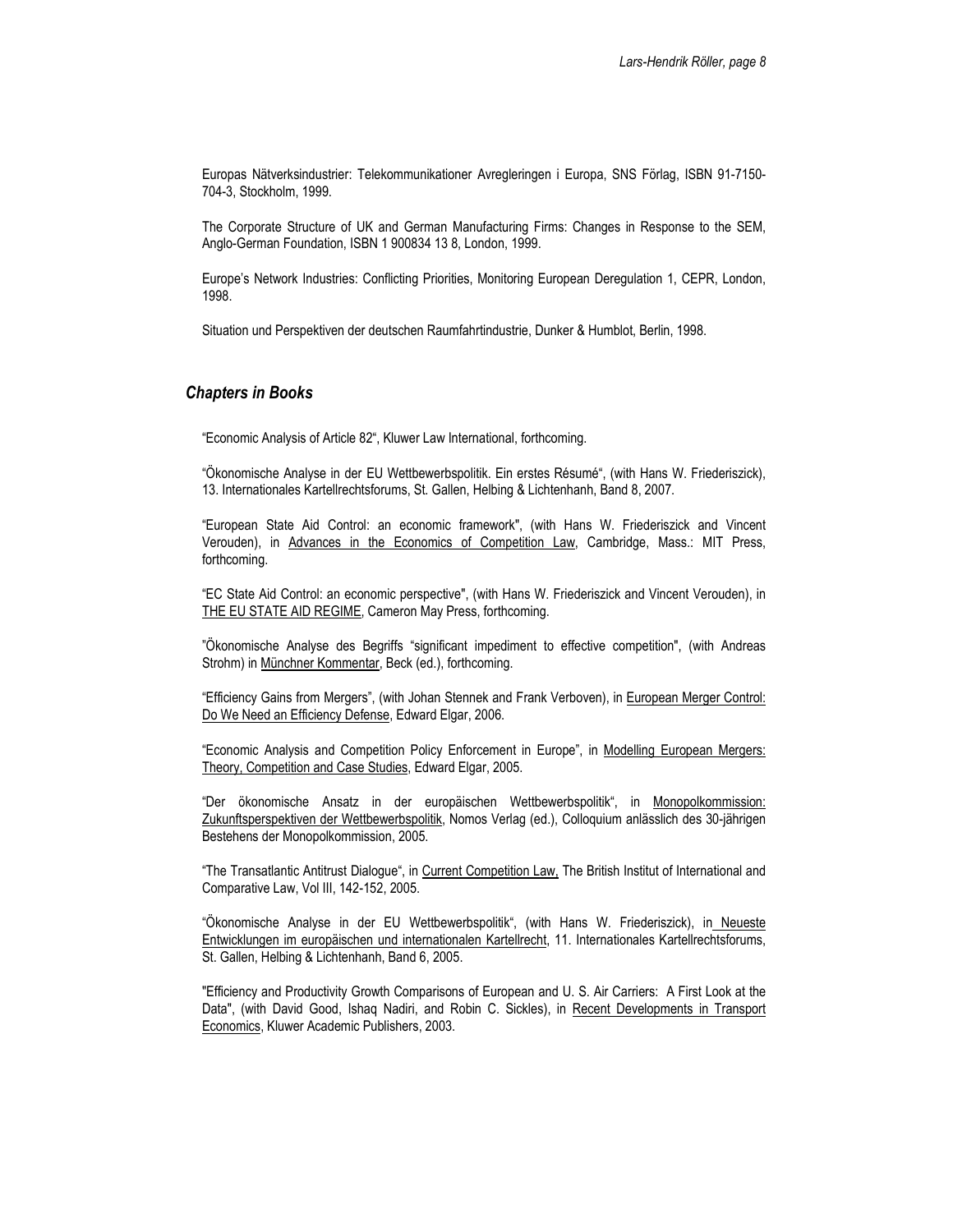"Discrepancies between Markets and Regulators:an Analysis of the First Ten Years of EU Merger Control" (with Damien J. Neven), in The Pros and Cons of Merger Control, Swedish Competition Authority, 2002.

"Internationale Wettbewerbspolitik in der Neuen Weltwirtschaft" by Lars-Hendrik Röller und Christian Wey in Die soziale Marktwirtschaft in der neuen Weltwirtschaft, Edition Sigma, Berlin, 2001.

"The Political Economy of State Aids: Econometric Evidence for the Member States" by Damien J. Neven and Lars Hendrik Röller in The Political Economy of Industrial Policy: Does Europe have an Industrial Policy?, Edition Sigma, Berlin, 2000.

"Entwicklungen und Perspektiven der bundesrepublikanischen Beihilfepolitik", (mit Dietmar Harhoff), WZB-Jahrbuch, Edition Sigma, ISBN 3-89404-259-8, Berlin, 1999.

"The Impact of Telecommunications Infrastructure on Economic Growth and Development: A First Look at the Data", (with Len Waverman), in The Implications of Knowledge-Based Growth for Micro-Economic Policies, The University of Calgory Press, February 1996.

"EC Integration and the Structure of the Franco-American Airline Industries: Implications on Efficiency and Welfare", (with David Good and Robin C. Sickles), Models and Measurement of Welfare and Inequality, Ed. W. Eichhorn, et. al, Springer-Verlag, 1994.

"Efficiency and Productivity Growth Comparisons of European and U. S. Air Carriers: A First Look at the Data", (with David Good, Ishaq Nadiri, and Robin C. Sickles), in Productivity Issues in Services at the Micro Level, edited by Zvi Griliches and Jacques Mairesse, Kluwer Academic Publishers, 236 pp., 1993.

"Strategic Aspects of Flexible Production Technologies: Theory and Evidence", (with Mihkel M. Tombak), in Production Economics: Challenges for the 90's, Ed. R.W. Grubbstroem et. al, Elsevier, 1991.

"Entry with New Multiproduct Technologies", (with Mihkel M. Tombak), in Dynamic Games in Economic Analysis, Vol. 2, Raimo Hamalainen (ed.), Springer Verlag, May 1991.

"The Structure and Determinants of East-West Trade: A Preliminary Analysis of the Manufacturing Sector," (with Damien J. Neven), in The Impact of 1992 on European Trade and Industry, Alasdair Smith and L. Alan Winters (eds.), Cambridge University Press, March 1991.

#### Other Publications

"Die EU Wettbewerbspolitik: Eine ökonomische Erfolgsstory", Die Bank, 4, 2007.

"The Year 2005 at DG Competition: the trend towards a more effects based approach", (with Oliver Stehmann), Review of Industrial Organization, forthcoming.

"Grenzen der Wettbewerbspolitik bei der Öffnung von Netzwerkindustrien", (mit Oliver Stehmann), Perspektiven der Wirtschaftspolitik, Band 7, Heft 3, 2006.

"The Impact of the New Substantive Test in European Merger Control", (with Miguel de la Mano), European Competition Journal, Vol. 2, No. 1, April 2006.

"The Office of the Chief Competition Economist", (with Pierre Buigues), Global Competition Review, June 2005.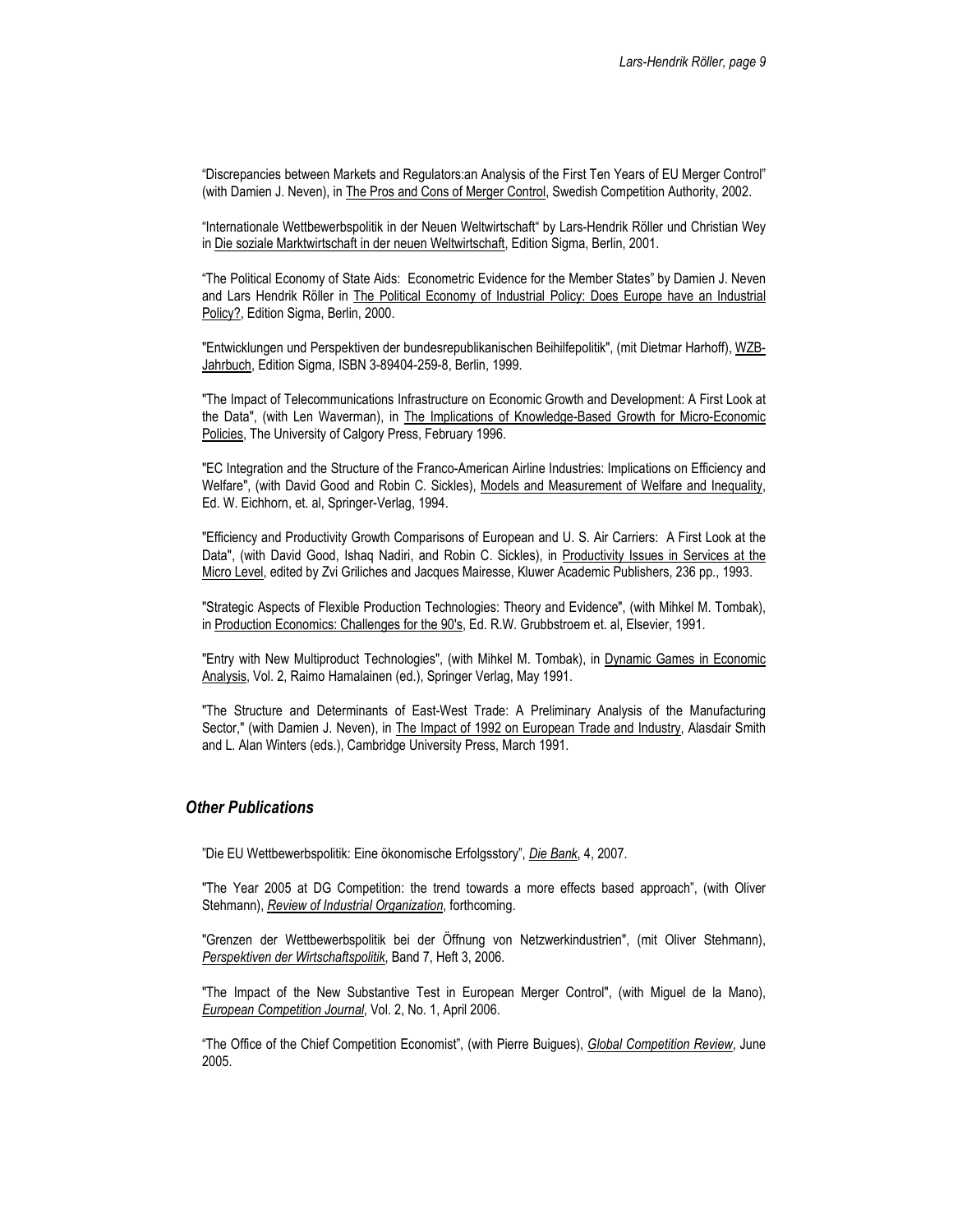"Merger Control in the New Economy", (with C. Wey), Netnomics, Vol. 5, No. 1, 5-20, 2003.

"Fusionskontrolle weltweit", (with Christian Wey), WZB-Mitteilungen, 95, March 2002.

"Efficiency Gains from Mergers", (with Johan Stennek and Frank Verboven), *European Economy*, No. 5. 2001.

Zur technologischen Leistungsfähigkeit Deutschlands, Bundesministerium für Bildung und Forschung, Bonn, January 1999.

"State Aid, Industrial Restructuring and Privatization in the New German Länder: Competiton Policy with Case Studies of the Shipbuilding and Synthetic Fibers Industries", (with Christian von Hirschhausen), European Economy, No. 3, 1999.

"Deutsche und europäische Raumfahrtindustrie - fit für die Zukunft ?" (with B. Wieland, K. Hornschild, und T. Mahmood), DIW Wochenbericht, 43, 1997.

"Situation and Perspectives of German Space Industry", in: DIW - Vierteljahreshefte zur Wirtschaftsforschung, 1997.

"Concentration and Public Policies in the Broadcasting Industry" by M. Motta and M. Polo, *Economic* Policy, a comment, Vol. 24, 331-333, October 1997.

"Deregulation: A Political Economy Analysis" by K. Koedijk and J. Kremers, Economic Policy, a comment, Vol. 23, 461-463, October 1996.

"Exclusive Research joint Ventures", in International Business Lawyer, Vol. 23, No. 10, pp445-500, 1995.

Trade Flows and Trade Policy after 1992, L. Alan Winters (ed.), comment on the papers by Martins and Toujas-Bernate, Cambridge University Press, 1992.

Made in America: Regaining the Productive Edge, by M. L. Dertouzos, R. K. Lester and R. M. Solow, book review for Managerial and Decision Economics, Volume 13, Number 1, January-February 1992.

European Industrial Restructuring in the 1990's, Karel Cool, Damien Neven, and Ingo Walter (eds.), comment on the papers by Edwin Mansfield, and Karel Cool and Landis Gabel, MacMillan, 1992.

"La Liberalisation des Telecommunication par Satellite", Le Figaro, December 6, 1991.

"Strategic Value of Manufacturing Flexibility," (with Mihkel M. Tombak), <u>INSEAD Information</u>, January 1990.

#### Working Papers

"Competitive Nonlinear Pricing in Duopoly Equilibrium: The Early U.S. Cellular Telephone Industry" (with Eugenio Miravete), August 2003.

"Market Power in Outputs and Inputs: An Empirical Application to Banking", (with Robert Adams and Robin Sickles), September 2002.